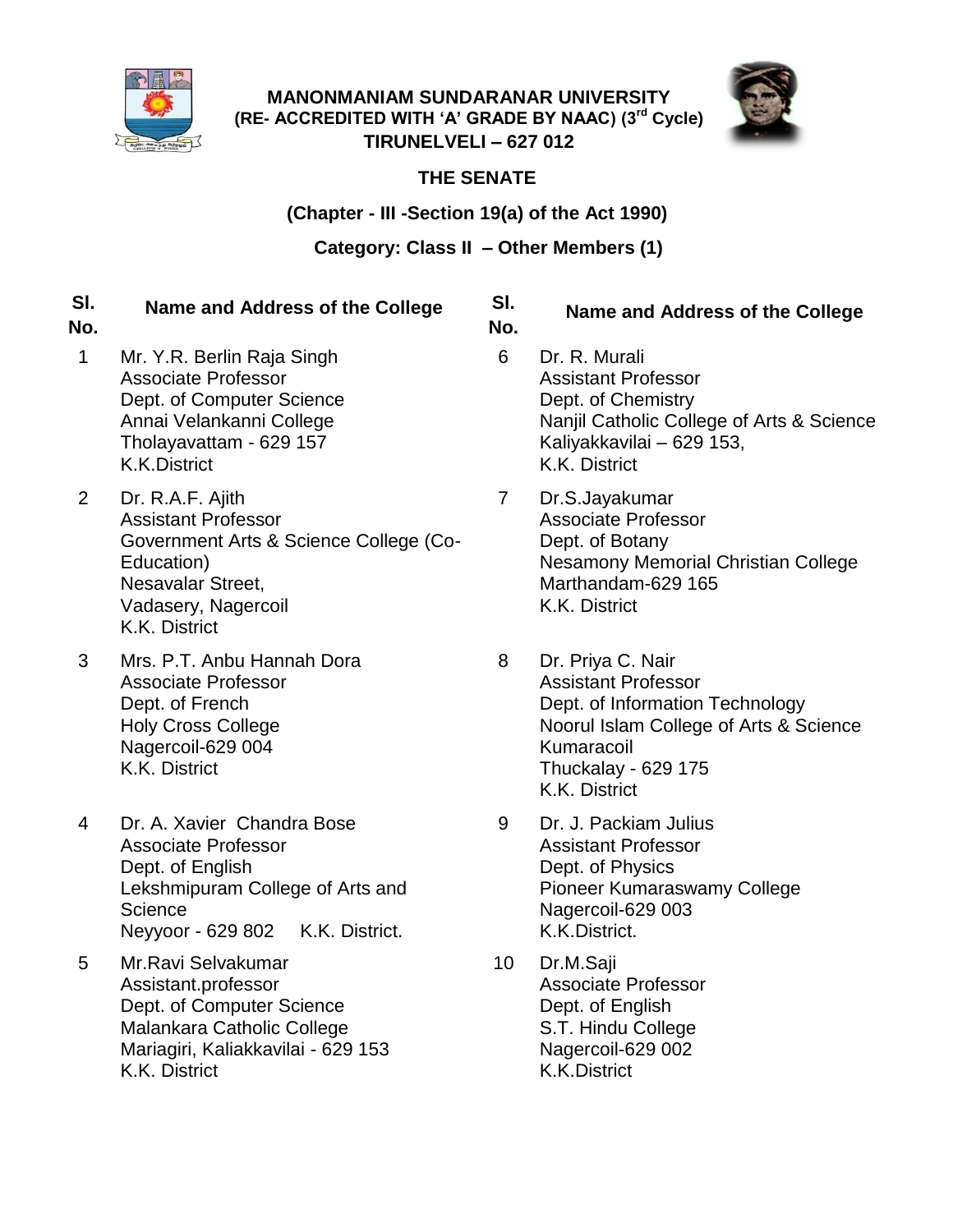- 11 Dr. C.James Associate Professor Dept. of Physics Scott Christian College Nagercoil-629 003 K.K. District
- 12 Mr. C. Suresh Associate Professor Dept. of Computer Science Sivanthi Aditanar College Pillayarpuram Nagercoil 629 501 K.K.District
- 13 Dr. D. Lekha Associate Professor Dept. of History Sree Ayyappa College for Women Chunkankadai-629 807 K.K.District
- 14 Dr.H.Latha Maheswari Assistant Professor Dept. of Tamil Sree Devi Kumari Women's College Kuzhithurai - 629 163 K.K.District
- 15 Dr.R.Sivanesan Assistant Professor Dept. of Commerce St.Alphonsa College of Arts & Science Karungal K.K. District
- 16 Dr. M. Milton Joe Assistant Professor Dept. of Computer Science St. Jerome's College Ananthanadarkudy 629 201 K.K. District
- 17 Dr. R.Jebamalar Assistant Professor Dept.of Tamil St. John's College of Arts & Science Ammandivilai – 629 204, K.K. District
- 18 Mr. Jose E. Subin Assistant Professor Dept. of Tamil St. Jude's College Thoothoor-629 176 K.K. District
- 19 Mr. H. Praveen Maria Henri Assistant Professor Dept. of English Vivekananda College Agastheeswaram- 629 701 K.K.District
- 20 Dr. G. Suganthi Associate Professor Dept. of Computer Science Women's Christian College Nagercoil-629 001 K.K. District
- 21 Dr. C.V. Somasundari Assistant Professor Dept. of Physics Arignar Anna College Aralvaimozhi K.K. District
- 22 Dr.S.Mallika Associate Professor Dept. of Tamil A.P.C. Mahalakshmi College Thoothukudi - 628 002
- 23 Dr.S.Pasunkili Pandian Associate Professor Dept. of Maths Aditanar College of Arts & Science Tiruchendur-628 216 Thoothukudi Disrict
- 24 Mrs.P.Chithralekha Assistant Professor Dept. of Physics G. Venkataswamy Naidu College Kovilpatti-628 502 Thoothukudi District
- 25 Dr.I.Joseph Suresh Assistant Professor Dept. of English Government Arts and Science College Kovilpatti.628 503 - Thoothukudi District
- 26 Dr.J.Jacqueline Amelia Associate Professsor Dept. of Physics Govindammal Aditanar College Tiruchendur-628 215 Thoothukudi District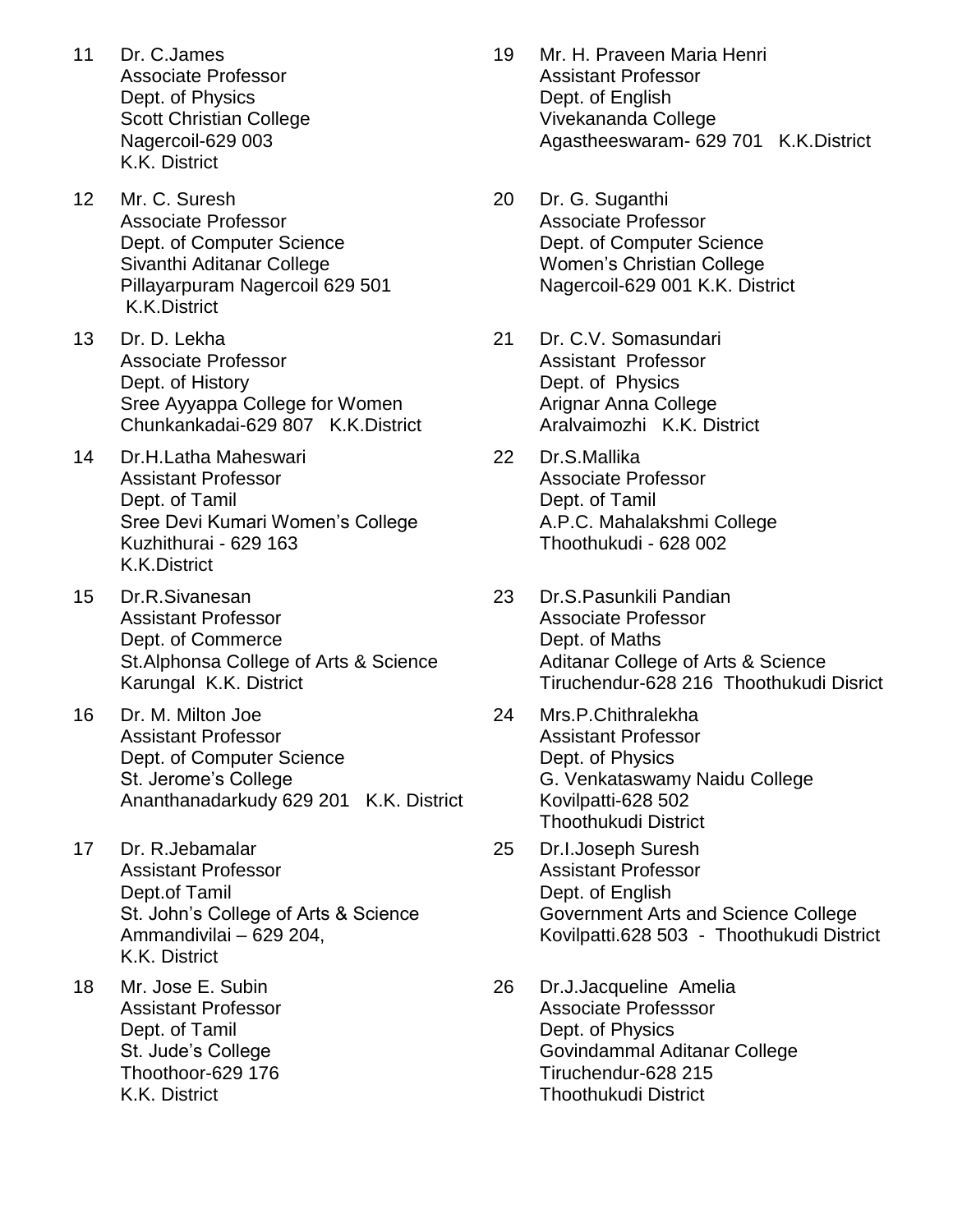- 27 Dr. Sr. M. S. Rubha Associate Professor Dept. of Food Science and Nutrition Holy Cross Home Science College Thoothukudi - 628 003
- 28 Mr.S.Subburayalu Assistant Professor Dept. of Biochemistry K.R. College of Arts & Science K.R. Nagar Kovilpatti - 628 503
- 29 Mr. A. Velkumar Assistant Professor Dept. of Economics Kamaraj College Tiruchendur Road Thoothukudi - 628 003
- 30 Mr. R. Thomas Associate Professor Dept. of History Nazareth Margoschis College Nazareth- 628 617 Thoothukudi District
- 31 Dr. P. Kutty Juskar Jebaraja Associate Professor Dept. of Zoology Pope's College Sawyerpuram-628 251 Thoothukudi District
- 32 Dr. M. Murugan Associate Professor Dept. of Chemistry A. K.G.S. Arts College Srivaikuntam - Thoothukudi 628 619
- 33 Dr. S. Makeshkumar Assistant Professor Dept. of Bussiness Administration Sri Sankara Bhagavathi College of Arts & **Science** Kommadikottai – 628 653, Thoothukudi District
- 34 Dr. J. Martin Rathi Associate Professor Dept. of Chemistry St. Mary's College, Thoothukudi - 628 001
- 35 Dr. M. Nagarajan Associate Professor Dept. of Physics V.O.C. College Thoothukudi - 628 008
- 36 Mrs.S.A.Rahmath Ameena Begum Assistant Professor Dept. of Bussiness Administration Wavoo Wajeeha Women's College of Arts & Science Kayalpatnam - Thoothukudi District.
- 37 Mrs. P. Malathi Assistant Professor Geetha Jeevan Arts & Science College (Co-Education) Vagaikulam Thoothukudi District
- 38 Dr. M. Sankar Assistant Professor Dept. of Economics Ambai Arts College Ambasamudram-627 401
- 39 Dr. S. Sabreen Muneer Assistant Professor Dept. of Tamil Annai Hajira Women's College Melapalayam - 627 005 **Tirunelveli**
- 40 Dr. S. Subramanian Assistant Professor Dept. of Commerce C.S.I. Jayaraj Annapackiam College Nallur-627 853
- 41 Dr.D.Karveni Assistant Professor Dept. of Tamil J.P.College of Arts and Science Ayikudy - 627 852
- 42 Dr. R.Veerapatheran Assistant Professor Dept. of Maths Kamarajar Government Arts College Surandai – 627 859